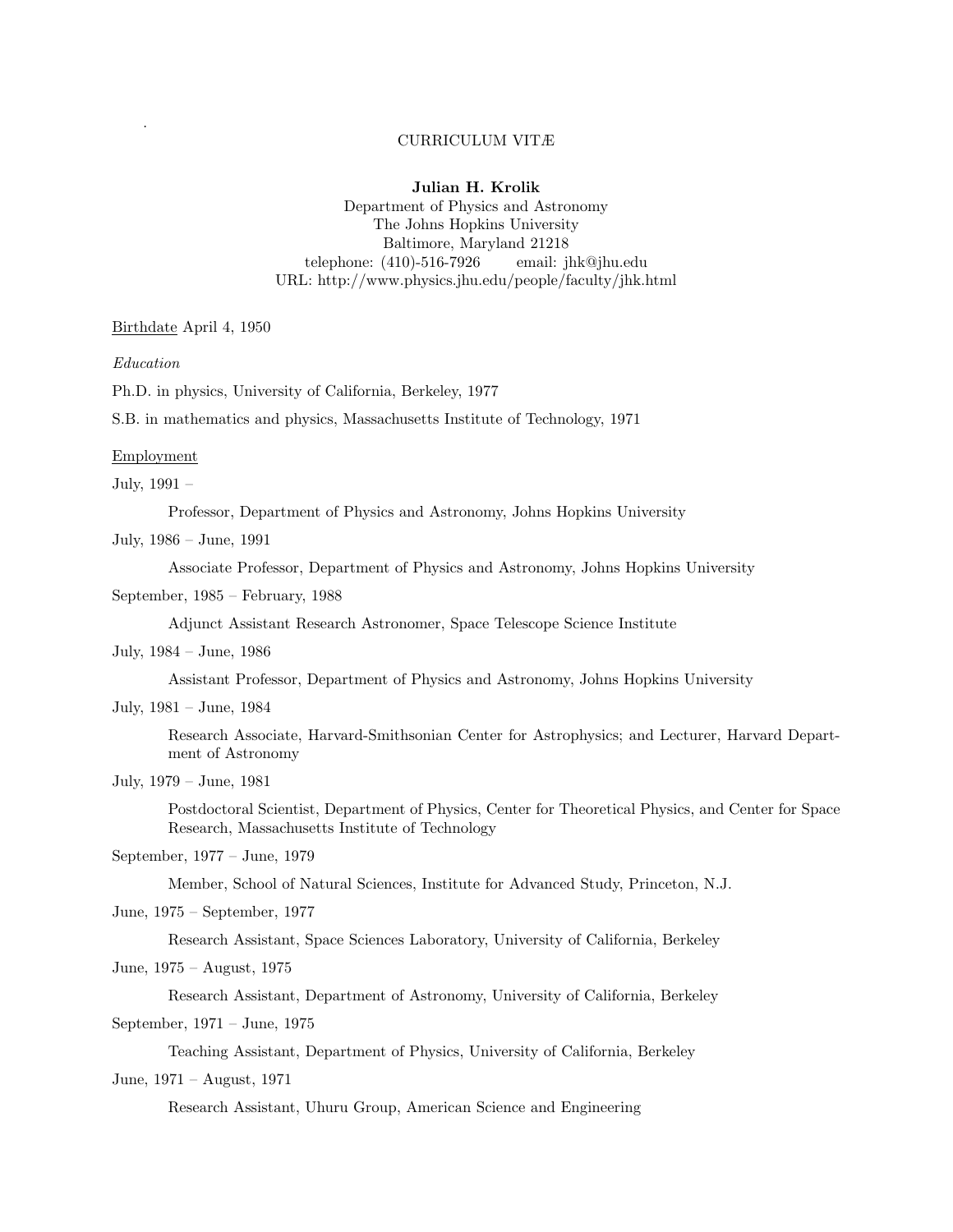*Honors*

Member, Phi Beta Kappa

Member, Sigma Xi

Visiting Professor of the Collège de France, January, 1984

Winner (for *Active Galactic Nuclei: From the Central Black Hole to the Galactic Environment*) of the 1999 Physics and Astronomy Award from the Professional and Scholarly Publishing Division of the Association of American Publishers

Scientific Advisor to the Winner of the AAAS 2000 Science Journalism Prize for Radio

Raymond and Beverly Sackler Distinguished Visiting Astronomer, Institute of Astronomy, Cambridge University (2003–2004)

Simons Fellow 2018

#### Publications

*Books*

- Krolik, J.H., *Active Galactic Nuclei: From the Central Black Hole to the Galactic Environment* (Princeton University Press: Princeton NJ) (1999)
- Krolik, J.H. and Hawley, J.F., "General Relativistic MHD Jets", Chapter 10 (pp. 265–287) in *The Jet Paradigm: from Microquasars to Quasars*, T. Belloni, ed., (Springer-Verlag: Berlin) (2010)
- Krolik, J.H., "Black Holes, Obscuring Tori, and Emission Line Physics", Secs. 2.7, 6.1, 6.5, and 6.10 in *Fifty Years of Quasars*, M. D'Onofrio, J. Sulentic, and P. Marziani, eds. (Springer Verlag: Berlin) (2012)

*Refereed Journal Articles*

- 1. Krolik, J.H., "Rayleigh-Taylor Modes in Constant Density Incompressible Fluids Accelerated by Radiation Pressure," *Physics of Fluids* 20, 364 (1977)
- 2. Krolik, J.H. and McKee, C.F., "Hydrogen Emission Line Spectra in QSO's and Active Galactic Nuclei," *Ap. J. Suppl.* 37, 459 (1978)
- 3. Krolik, J.H., "The Radiation Pressure-Driven Rayleigh-Taylor Instability: Analysis and Application to QSO Emission Line Clouds," *Ap. J.* 228, 13 (1979)
- 4. Krolik, J.H. and Kwan, J.Y., "Quasar Image Doubling Associated with Absorption Systems," *Nature* 281, 550 (1979)
- 5. Kwan, J.Y. and Krolik, J.H., "Hydrogen Line and Continuum Emission in Quasars," *Ap. J. Lett.* 233, L91 (1979)
- 6. Bookbinder, J., Cowie, L.L., Krolik, J.H., Ostriker, J.P., and Rees, M.J., "The Contribution of Young Galaxies to thpart of our constraints.e X-Ray Background," *Ap. J.* 237, 647 (1980)
- 7. Krolik, J.H., McKee, C.F., and Tarter, C.B., "Two-Phase Models of Quasar Emission Line Regions," *Ap. J.* 249, 422 (1981)
- 8. Krolik, J.H. and Smith, H.A., "Infrared Atomic Hydrogen Line Formation in Luminous Stars," *Ap. J.* 249, 628 (1981)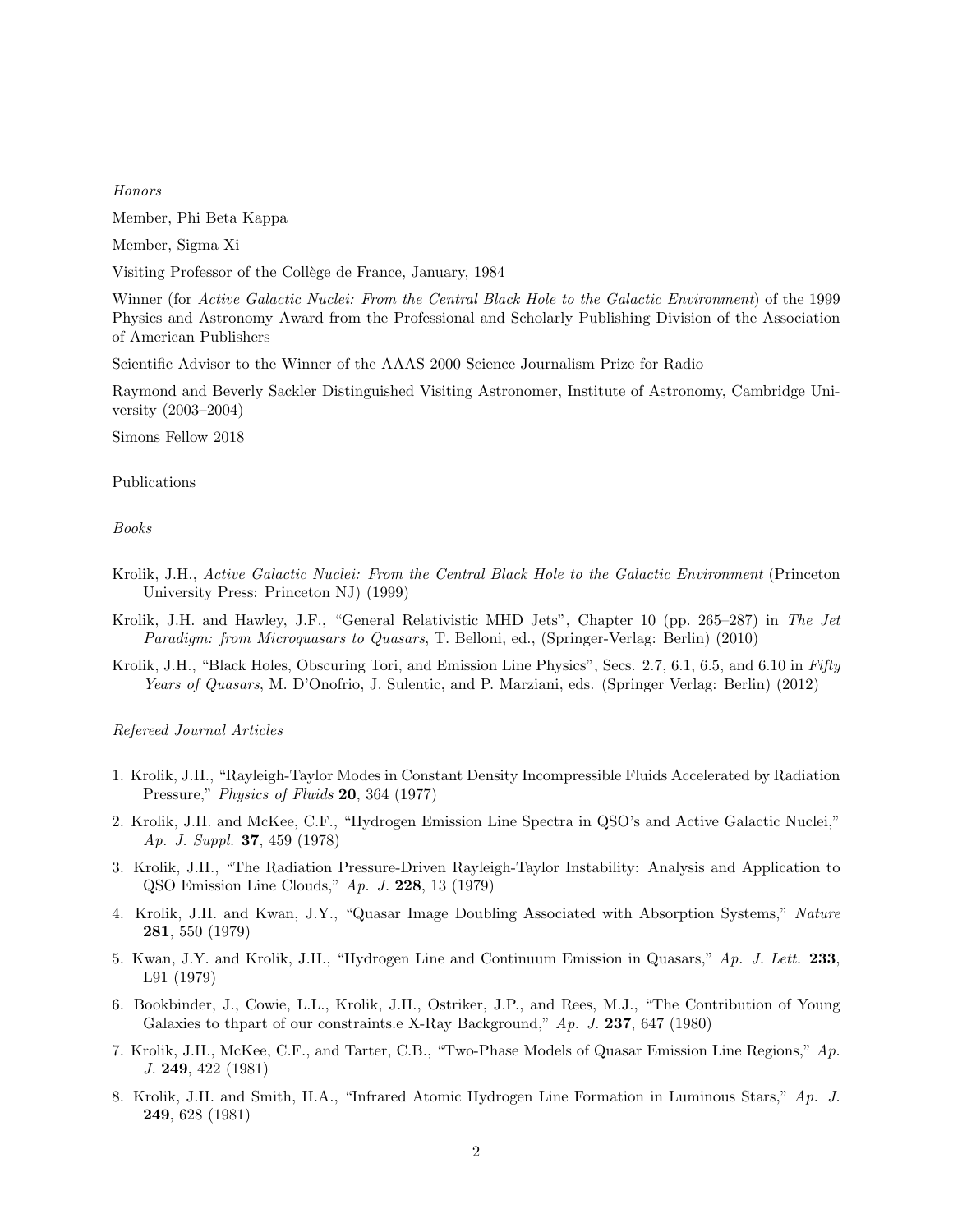- 9. Kwan, J.Y. and Krolik, J.H., "The Formation of Emission Lines in Quasars and Seyfert Galaxies," *Ap. J.* 250, 478 (1981)
- 10. Krolik, J.H. and London, R.A., "Spherical Accretion Onto Quasars," *Ap. J.* 267, 18 (1983)
- 11. Krolik, J.H. and Kallman, T.R., "X-Ray Ionization and the Chemistry of the Orion Molecular Cloud," *Ap. J.* 267, 610 (1983)
- 12. Krolik, J.H., "Main-Sequence Binaries, Contact Binaries, and Blue Stragglers in Globular Clusters," *Nature* 305, 506 (1983)
- 13. Krolik, J.H. and Shapiro, P.R., "Amplified Spontaneous Emission in the 1035 Å Doublet of  $O^{+5}$ ," *J. Phys. B* 16, 4687 (1983)
- 14. Krolik, J.H. and Vrtilek, J.M., "The Dynamics of the Narrow-Line Regions of Seyfert Galaxies," *Ap. J.* 279, 521 (1984)
- 15. Petre, R., Mushotzky, R.F., Krolik, J.H., and Holt, S.S., "Soft X-Ray Spectral Observations of High Luminosity Active Galaxies," *Ap. J.* 280, 499 (1984)
- 16. Krolik, J.H., "The Appearance, Number, and History of Highly Compact Binary Systems in Globular Clusters," *Ap. J.* 282, 452 (1984)
- 17. Krolik, J.H., Meiksin, A., and Joss, P.C., "The Evolution of Highly Compact Binary Systems in Globular Clusters," *Ap. J.* 282, 466 (1984)
- 18. Krolik, J.H. and Kallman, T.R.,"Soft X-ray Absorption Opacity in Hot and Photoionized Plasmas," *Ap. J.* 286, 366 (1984)
- 19. Krolik, J.H., Kallman, T.R., Fabian, A.C., and Rees, M.J., "OVIII Resonant Absorption in PKS2155- 304: A Hot Wind", *Ap. J.* 295, 104 (1985)
- 20. Krolik, J.H. and Raymond, J.C., "Radiation Pressure-Driven Shocks in Stellar Winds," *Ap. J.* 298, 660 (1985)
- 21. Kallman, T.R. and Krolik, J.H., "The Effects of Electron Scattering Opacity in the Broad Emission Line Regions of Quasars", *Ap. J.* 308, 805 (1986)
- 22. Krolik, J.H., and Begelman, M.C., "An X-ray Heated Wind in NGC 1068," *Ap. J. Lett.* 308, L55 (1986)
- 23. Krolik, J.H. and Kallman, T.R., "Fe K Features as Probes of the Intermediate Zone in Seyfert Galaxies," *Ap. J. Lett.* 320, L5 (1987)
- 24. Krolik, J.H. and Kallman, T.R., "The Effects of Thermal Accretion Disk Spectra on the Emission Lines from Active Galactic Nuclei", *Ap. J.* 324, 714 (1988)
- 25. Krolik, J.H., "The Origin of Broad Emission Line Clouds in Active Galactic Nuclei", *Ap. J.* 325, 148 (1988)
- 26. Krolik, J.H. and Begelman, M.C., "Molecular Tori in Seyfert Galaxies: Feeding the Monster and Hiding It", *Ap. J.* 329, 702 (1988)
- 27. Edelson, R. and Krolik, J.H., "The Discrete Correlation Function: A New Method for Analyzing Variability Data", *Ap. J.* 333, 646 (1988)
- 28. Krolik, J.H. and Raymond, J.C., "Measuring H<sup>o</sup> and q<sup>o</sup> with X-ray Lines from Galaxy Clusters", *Ap. J. Lett.* 335, L39 (1988)
- 29. Krolik, J.H., "The Recombination Epoch Revisited", *Ap. J.* 338, 594 (1989)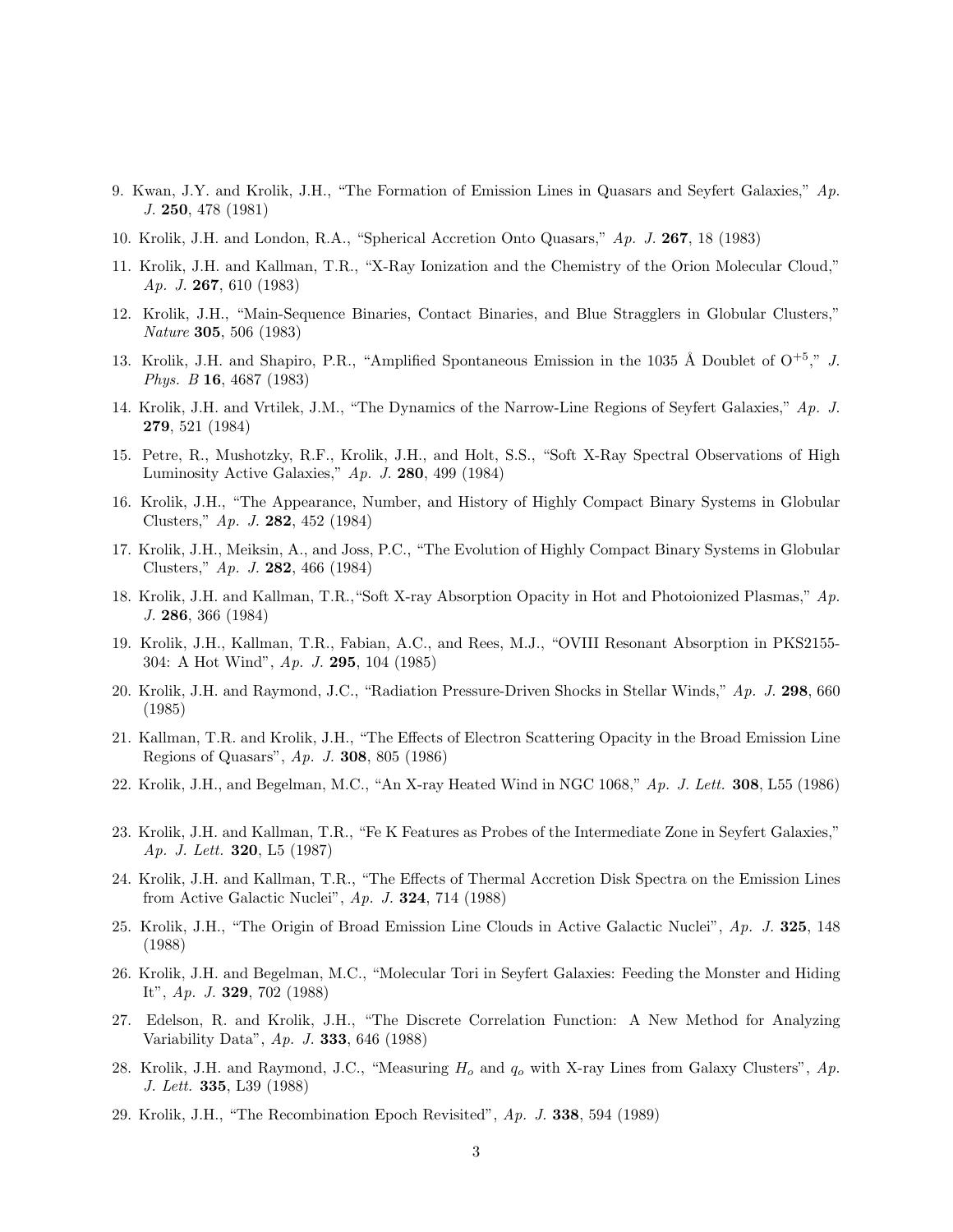- 30. Krolik, J.H. and Lepp, S., "The Physical State of the Obscuring Torus in Seyfert Galaxies", *Ap. J.* 347, 179 (1989)
- 31. Krolik, J.H. and Meiksin, A., "Fueling Active Galactic Nuclei by Magnetic Braking", *Ap. J. Lett.* 352, L33(1990)
- 32. Krolik, J.H., "Further Corrections to the Theory of Cosmological Recombination", *Ap. J.* 353, 21 (1990)
- 33. Krolik, J.H., and Sincell, M.W., "Electron-Positron Heating and the Eclipsing Millisecond Pulsar 1957+20", *Ap. J.* 357, 208 (1990)
- 34. Edelson, R.A., Krolik, J.H., and Pike, G.F., "Broadband Properties of the CfA Seyfert Galaxies: III. Ultraviolet Variability", *Ap. J.* 359, 86 (1990)
- 35. Clavel, J., Reichert, G., Alloin, D., Kriss, G.A., Krolik, J.H., Malkan, M., Netzer, H., Peterson, B.M., Wamsteker, W., *et al.*, "Steps Toward Determination of the Size and Structure of the Broad-Line Region in Active Galactic Nuclei. (I) An Eight Month Monitoring Campaign of NGC 5548 with IUE", *Ap. J.* 366, 64 (1991)
- 36. Peterson, B.M., . . ., Krolik, J.H., *et al.* , "Steps Toward Determination of the Size and Structure of the Broad-Line Region in Active Galactic Nuclei. (II.) An Intensive Study of NGC 5548 at Optical Wavelengths", *Ap. J.* 368, 119 (1991)
- 37. Krolik, J.H., Horne, K., Kallman, T.R., Malkan, M.A., Edelson, R.A., and Kriss, G.A., "UV Variability of NGC 5548: Dynamics of the Continuum Production Region and Geometry of the Broad Line Region", *Ap. J.* 371, 541 (1991)
- 38. Krolik, J.H. and Pier, E.A., "Relativistic Motion in γ-Ray Bursts", *Ap. J.* 373, 277 (1991)
- 39. Krolik, J.H., "Multipolar Magnetic Fields in Neutron Stars", *Ap. J. Lett.* 373, L69 (1991)
- 40. Krolik, J.H., "Creation by Stellar Ablation of the Low-Mass Companion to Pulsar PSR 1829-10", *Nature* 353, 829 (1991)
- 41. Krolik, J.H. and Chen, W., "Steep Radio Spectra in High-Redshift Radio Galaxies", A.J. 102, 1659 (1991)
- 42. Sincell, M.W. and Krolik, J.H., "Thomson Scattering in Pair Plasmas", *Phys. Fluids B* 4, 2669 (1992)
- 43. Sincell, M.W. and Krolik, J.H., "Magnetized Stimulated Scattering in Pulsar Winds", *Ap. J.* 395, 553 (1992)
- 44. Pier, E.A. and Krolik, J.H., "Radiation Pressure Supported Obscuring Tori Around AGN", *Ap. J. Lett.* 399, L23 (1992)
- 45. Pier, E.A. and Krolik, J.H., "Infrared Spectra of Obscuring Dust Tori Around AGN: I. Calculational Method and Basic Trends", *Ap. J.* 401, 99 (1992)
- 46. Urry, C.M., Maraschi, L., Bohlin, R., Koratkar, A., Chiappetti, L., Pian, E., Treves, A., Edelson, R., Madejski, G., Pike, G., Reichert, G., Krolik, J., and Wamsteker, W., "Intensive UV Monitoring of the BL Lac Object PKS 2155-304", A.J. 105, 744 (1992)
- 47. Balsara, D.S. and Krolik, J.H., "Numerical Simulation of X-ray Heated Winds in Seyfert Galaxies: I. The Case of Zero Angular Momentum", *Ap. J.* 402, 109 (1993)
- 48. Krolik, J.H., Done, C., and Madejski, G.M., "X-ray Light Curves of Active Galactic Nuclei are Phase Incoherent", *Ap. J.* 402, 432 (1993)
- 49. Kallman, T.R., Wilkes, B.J., Krolik, J.H., and Green, R., "Consistency of Spherical, Gravity-Dominated Dynamics with Quasar High Ionization Emission Line Profiles", *Ap. J.* 403, 45 (1993)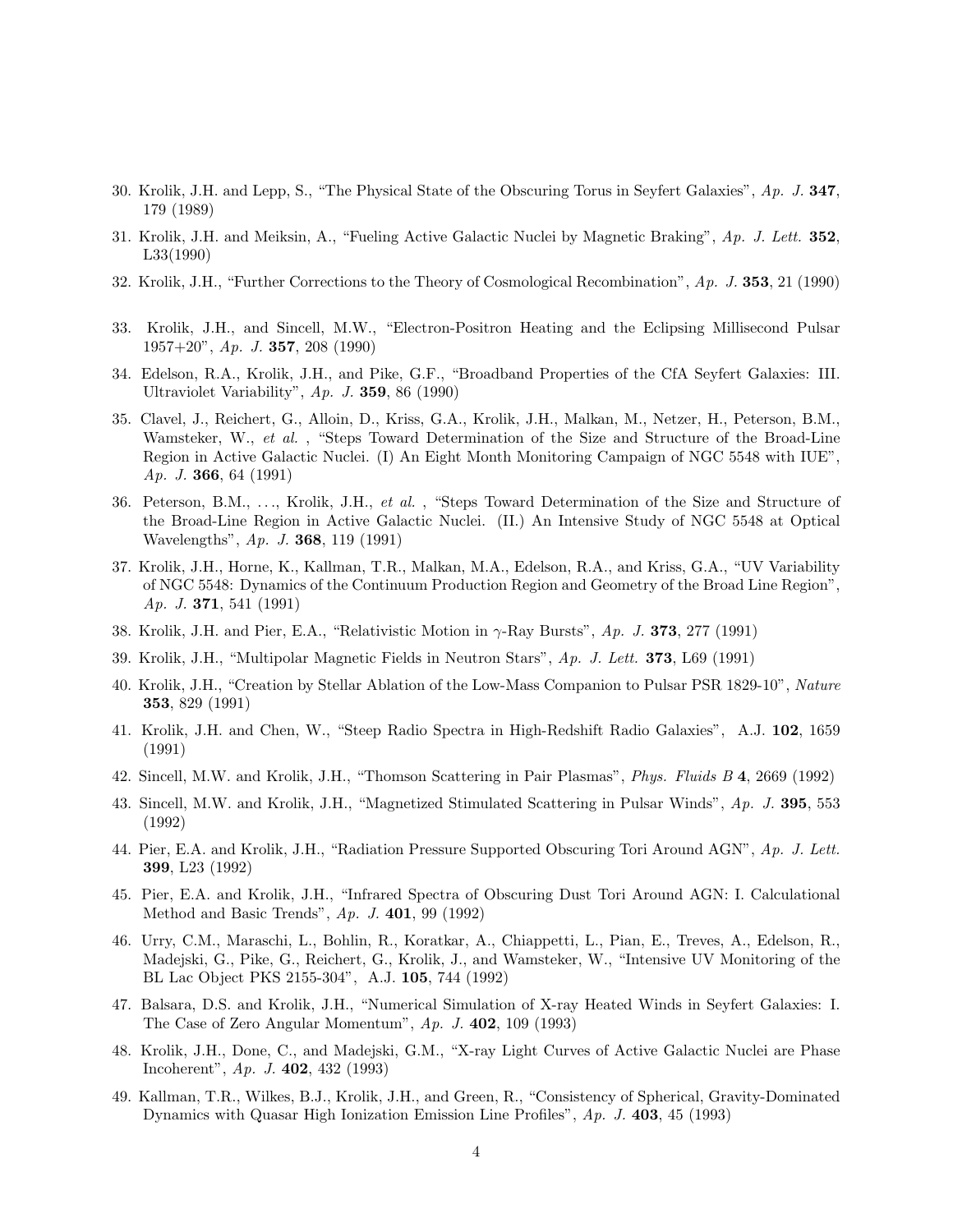- 50. Zdziarski, A.A. and Krolik, J.H., "Compton Scattering and the γ-Ray Power-Law Spectrum in Mrk 421", *Ap. J. Lett.* 409, L33 (1993)
- 51. Urry, C.M., Maraschi, L., Edelson, R., Koratkar, A., Krolik, J.H., . . ., "Multiwavelength Monitoring of the BL Lac Object PKS 2155-304. I. The IUE Campaign", *Ap. J.* 411, 614 (1993)
- 52. Zdziarski, A.A., Życki, P., and Krolik, J.H., "Active Galactic Nuclei Make the X-ray Background", Ap. *J. Lett.* 414, L81 (1993)
- 53. Pier, E.A. and Krolik, J.H., "Infrared Spectra of Obscuring Dust Tori Around AGN: II. Comparison with Observations", *Ap. J.* 418, 673 (1993)
- 54. Wilson, A.S., Braatz, J.A., Heckman, T.M., Krolik, J.H., and Miley, G.K., "The Ionization Cones in the Seyfert Galaxy NGC 5728", *Ap. J. Lett.* 419, L61 (1993)
- 55. Krolik, J.H., Madau, P., and Życki, P., "X-ray Bumps, Iron K $\alpha$ , and X-ray Suppresion by Obscuring Tori in Seyfert Galaxies", *Ap. J. Lett.* 420, L57 (1994)
- 56. Pietrini, P. and Krolik, J.H., "Linear Wave Propagation in Mildly Relativistic Thermal Pair Plasmas", *Ap. J.* 423, 693 (1994)
- 57. Reichert, G.A., Rodriguez-Pascual, P.M., Alloin, D., Clavel, J., Crenshaw, D.M., Kriss, G.A., Krolik, J.H., . . ., "Steps Toward Determination of the Size and Structure of the Broad-Line Region in Active Galactic Nuclei. V. Variability of the Ultraviolet Continuum and Emission Lines of NGC 3783", *Ap. J.* 425, 582 (1994)
- 58. Bower, G.A., Wilson, A.S., Mulchaey, J.S., Miley, G.K., Heckman, T.M., and Krolik, J.H., "HST Images of the Seyfert Galaxies NGC 5929 and MCG 8-11-11", A.J. 107, 1686 (1994)
- 59. Pier., E.A., Antonucci, R.R.J., Hurt, T., Kriss, G.A., and Krolik, J.H., "The Intrinsic Nuclear Spectrum of NGC 1068", *Ap. J.* 428, 124 (1994)
- 60. Sincell, M.W. and Krolik, J.H., "Relativistic Induced Compton Scattering in Synchrotron Self-Absorbed Sources", *Ap. J.* 430, 550 (1994)
- 61. Mulchaey, J.S., Wilson, A.S., Bower, G.A., Heckman, T.M., Krolik, J.H., and Miley, G.K., "Hubble Space Telescope Imaging of the Seyfert 2 Galaxy NGC 2110", *Ap. J.* 433, 625 (1994)
- 62. Życki, P., Krolik, J.H., Zdziarski, A.A., and Kallman, T.R., "X-ray Reflection from Photoionized Media in Active Galactic Nuclei", *Ap. J.* 437, 597 (1994)
- 63. Edelson, R., Krolik, J., . . ., "Multi-Wavelength Monitoring of the BL LacertæObject PKS 2155-304: IV. Multi-Wavelength Analysis", *Ap. J.* 438, 120 (1995)
- 64. Krolik, J.H. and Done, C., "Reverberation Mapping by Regularized Linear Inversion", *Ap. J.* 440, 166 (1995)
- 65. Korista, K.T., Alloin, D., Barr, P., Clavel, J., Cohen, R.D., Crenshaw, D.M., Evans, I.N., Horne, K., Koratkar, A.P., Kriss, G.A., Krolik, J.H., . . . "Steps Toward Determination of the Size and Structure of the Broad-Line Region in Active Galactic Nuclei VIII.: HST Monitoring of NGC 5548", Ap. J. Suppl. 97, 285 (1995)
- 66. Krolik, J.H. and Kriss, G.A., "Observable Properties of X-ray Heated Winds in AGN: Warm Reflectors and Warm Absorbers", *Ap. J.* 447, 512 (1995)
- 67. Pietrini, P. and Krolik, J.H., "The Inverse Compton Thermostat in Hot Plasmas Near Accreting Black Holes", *Ap. J.* 447, 526 (1995)
- 68. Heckman, T., Krolik, J., Meurer, G., Calzetti, D., Kinney, A., Koratkar, A., Leitherer, C., Robert, C., and Wilson, A., "The Nature of the Ultraviolet Continuum in Type 2 Seyfert Galaxies", *Ap. J.* 452, 549 (1995)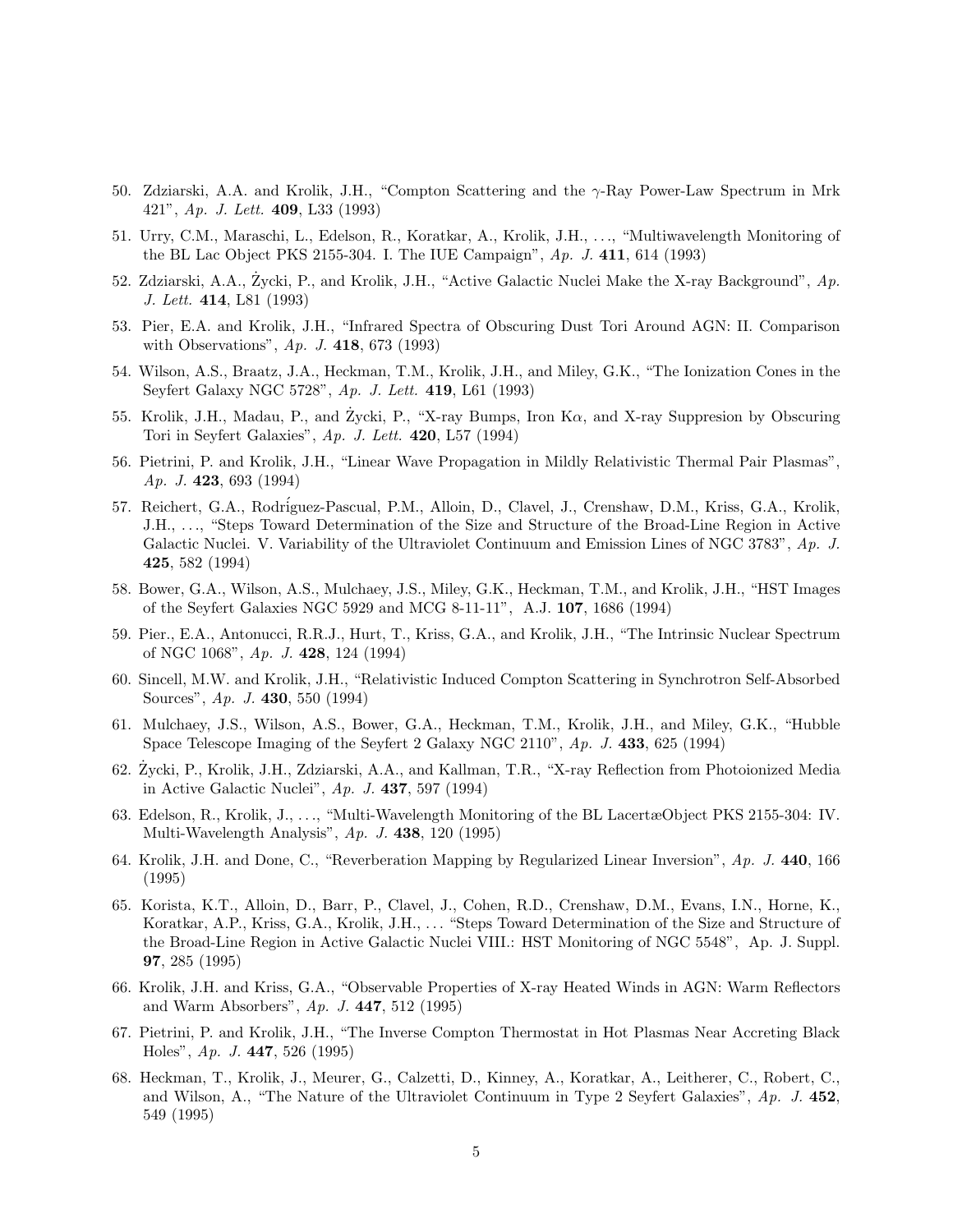- 69. Lasota, J.-P., Abramowicz, M., Chen, X., Krolik, J., Narayan, R., and Yi, I., "Is the Accretion Flow in NGC 4258 Advection-Dominated?", *Ap. J.* 462, 142 (1996)
- 70. Done, C. and Krolik, J., "Kinematics of the Broad Emission Line Region in NGC 5548", *Ap. J.* 463, 144 (1996)
- 71. Kriss, G.A., Espey, B.R., Krolik, J.H., Tsvetanov, Z., Zheng, W., and Davidsen, A.F., "Far-Ultraviolet Observations of NGC 3516 using the Hopkins Ultraviolet Telescope on Astro-2", *Ap. J.* 467, 622 (1996)
- 72. Kriss, G.A., Krolik, J.H., Otani, C., Espey, B.R., Turner, T.J., Kii, T., Tsvetanov, Z., Takahashi, T., Davidsen, A.F., Tashiro, M., Zheng, W., Murakami, S., Petre, R., and Mihara, T., "ASCA Observations of the Composite Warm Absorber in NGC 3516", *Ap. J.* 467, 629 (1996)
- 73. Illarionov, A.F. and Krolik, J.H., " Self-Shielding of X-rays and γ-rays in Compact Sources", *Ap. J.* 469, 698 (1996)
- 74. Crenshaw, D.M., Rodriguez-Pascual, P.M., Penton, S.V., Edelson, R.A., Alloin, D., Ayres, T.R., Clavel, J., Horne, K., Johnson, W.N., Kaspi, S., Korista, K.T., Kriss, G.A., Krolik, J.H., . . ., "Multiwavelength Observations of Short Time-Scale Variability in NGC 4151: I. Ultraviolet Observations", *Ap. J.* 470, 322 (1996)
- 75. Edelson, R.A., Alexander, T., Crenshaw, D.M., Kaspi, S., Malkan, M.A., Peterson, B.M., Warwick, R.S., Clavel, J., Filippenko, A.V., Horne, K., Korista, K.T., Kriss, G.A., Krolik, J.H., . . . "Multiwavelength Observations of Short Time-Scale Variability in NGC 4151: IV. Analysis of Multiwavelength Continuum Variability", *Ap. J.* 470, 364 (1996)
- 76. Simpson, C., Wilson, A.S., Bower, G., Heckman, T.M., Krolik, J.H., and Miley, G.K., "A One-Sided Ionization Cone in the Seyfert 2 Galaxy NGC 5643", *Ap. J.* 474, 121 (1997)
- 77. Sincell, M.W. and Krolik, J.H., "The Vertical Structure and Ultraviolet Spectrum of X-ray Irradiated Accretion Disks in AGN", *Ap. J.* 476, 605 (1997)
- 78. Marshall, H., Carone, T., Peterson, B.M., Clavel, J., Crenshaw, D.M., Korista, K., Kriss, G.A., Krolik, J.H., Malkan, M., Morris, S., O'Brien, P., and Reichert, G., "The Variability and Spectrum of NGC 5548 in the Extreme Ultraviolet", *Ap. J.* 479, 222 (1997)
- 79. Rodriguez-Pascal, P.M., Alloin, D., Clavel, J., Crenshaw, D.M., Horne, K.D., Kriss, G.A., Krolik, J.H., . . . , "Steps Toward Determination of the Size and Structure of the Broad-Line Region in Active Galactic Nuclei: IX. Ultraviolet Observations of Fairall 9", Ap. J. Suppl. 110, 1036 (1997)
- 80. Heckman, T.M., González-Delgado, R., Leitherer, C., Meurer, G.R., Krolik, J., Wilson, A.S., Koratkar, A., and Kinney, A., "A Powerful Nuclear Starburst in the Seyfert Galaxy Mrk 477: Implications for the Starburst-AGN Connection", *Ap. J.* 482, 114 (1997)
- 81. Maciolek-Niedźwiecki, A., Krolik, J.H., and Zdziarski, A.A., "Thermal Conduction in Accretion Disk Coronæ", *Ap. J.* 483, 111 (1997)
- 82. Mahadevan, R., Narayan, R., and Krolik, J., "γ-ray Emission from Advection-Dominated Accretion Flows Around Black Holes: Application to the Galactic Center", *Ap. J.* 486, 268 (1997)
- 83. Wanders, I., Peterson, B.M., Alloin, D., Ayres, T.R., Clavel, J., Crenshaw, D.M., Edelson, R.A., Horne, K., Kriss, G.A., Krolik, J.H., . . ., "Steps Toward Determination of the Size and Structure of the Broad-Line Region in Active Galactic Nuclei: XI. Intensive Monitoring of the Ultraviolet Spectrum of NGC 7469", Ap. J. Suppl. 113, 69 (1997)
- 84. Poutanen, J., Krolik, J.H., and Ryde, F., "The Nature of Spectral Transitions in Accreting Black Holes: The Case of Cyg X-1", M.N.R.A.S. 292, L21 (1997)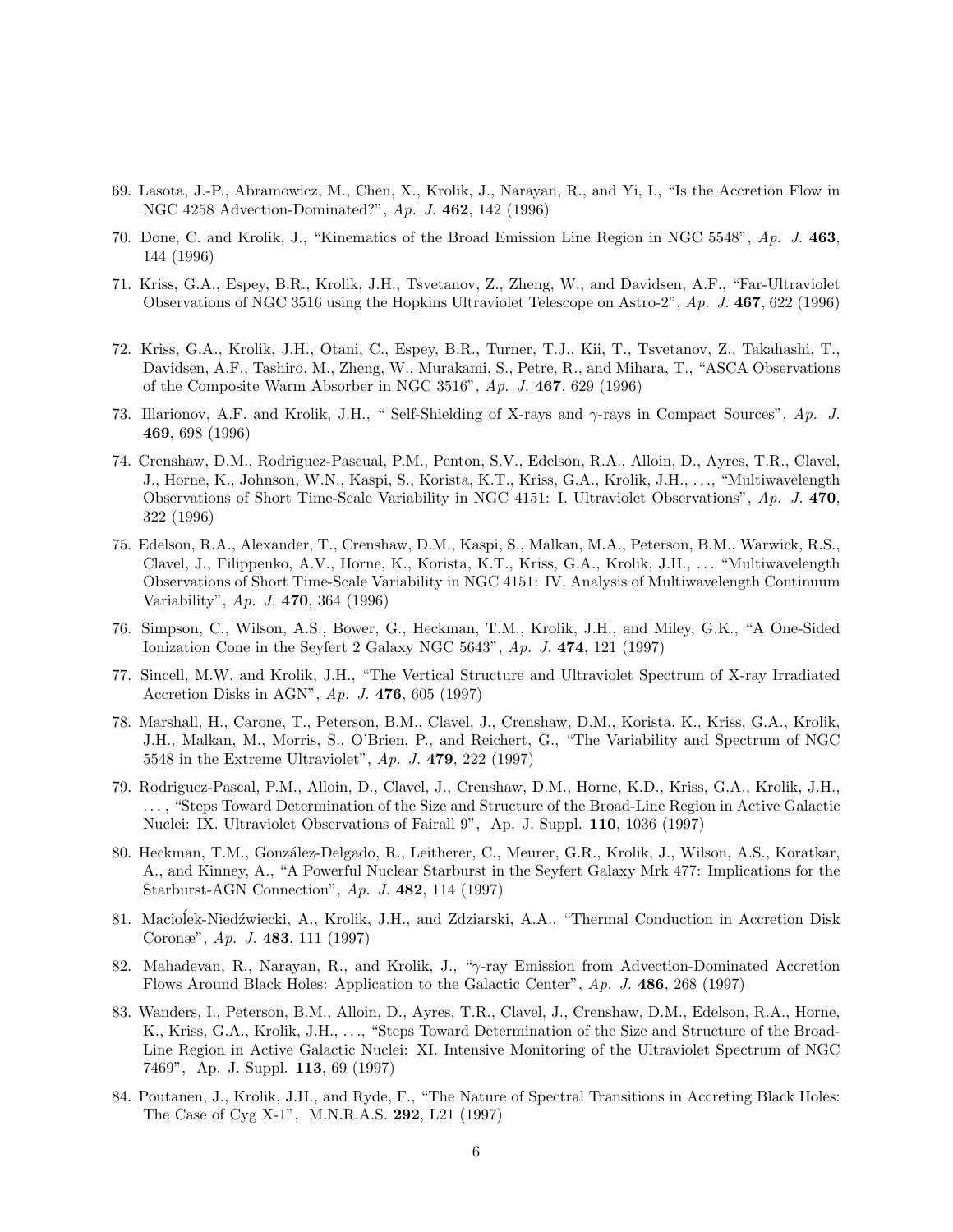- 85. Sincell, M.W. and Krolik, J.H., "The Vertical Structure and Ultraviolet Spectrum of Accretion Disks Heated by Internal Dissipation in AGN", *Ap. J.* 496, 737 (1998)
- 86. Krolik, J.H. and Voit, G.M., "What is the True Covering Factor of Absorbing Matter in BALQSO's?", *Ap. J. Lett.* 497, L5 (1998)
- 87. Weaver, K.A., Krolik, J.H., and Pier, E.A., "Detecting Compton Reflection and a Broad Iron Line in MCG -5–23–16 with the *Rossi X-ray Timing Explorer*", *Ap. J.* 498, 213 (1998)
- 88. Krolik, J.H., "A New Equilibrium for Accretion Disks Around Black Holes", *Ap. J. Lett.* 498, L13 (1998)
- 89. Espey, B.R., Kriss, G.A., Krolik, J., Tsvetanov, Z., and Davidsen, A.F., "Far-UV Observations of NGC 4151 During the ORFEUS-SPAS II Mission", *Ap. J. Lett.* 500, L13 (1998)
- 90. Gonz´alez Delgado, R.M., Heckman, T.M., Leitherer, C., Meurer, G., Krolik, J.H., Wilson, A.S., Kinney, A., and Koratkar, A., "Ultraviolet-Optical Observations of the Seyfert 2 Galaxies NGC 7130, NGC 5135, and IC 3639: Implications for the Starburst-Active Galactic Nucleus Connection", *Ap. J.* 505, 174 (1998)
- 91. Agol, E. and Krolik, J.H., "Photon Damping of Waves in Accretion Disks", *Ap. J.* 507, 304 (1998)
- 92. O'Brien, P.T., Dietrich, M., Leighly, K., Alloin, D., Clavel, J., Crenshaw, D.M., Edelson, R.A., Horne, K., Kriss, G.A., Krolik, J.H., . . ., "Steps Toward Determination of the Size and Structure of the Broad-Line Region in Active Galactic Nuclei: XIII. Ultraviolet Observations of the Broad-Line Radio Galaxy 3C 390.3", *Ap. J.* 509, 163 (1998)
- 93. Hurt, T., Antonucci, R., Cohen, R., Kinney, A., and Krolik, J., "Ultraviolet Imaging Polarimetry of Narrow-line Radio Galaxies", *Ap. J.* 514, 579 (1999)
- 94. Krolik, J.H., "Magnetized Accretion Inside the Marginally Stable Orbit around a Black Hole", *Ap. J. Lett.* 515, L73 (1999)
- 95. Agol, E. and Krolik, J.H., "Imaging a Quasar Accretion Disk with Microlensing", *Ap. J.* 524, 49 (1999)
- 96. Agol, E. and Krolik, J.H., "Magnetic Stress at the Marginally Stable Orbit: Altered Disk Structure, Radiation, and Black Hole Spin Evolution", *Ap. J.* 528, 161 (2000)
- 97. Hubeny, I., Agol, E., Blaes, O., and Krolik, J.H., "Non-LTE Models and Theoretical Spectra of Accretion Disks in Active Galactic Nuclei: III. Integrated Spectra for Hydrogen-Helium Disks", *Ap. J.* 533, 710 (2000)
- 98. Edelson, R., Koratkar, A., Nandra, K., Goad, M., Peterson, B.M., Collier, S., Fruchter, A., Krolik, J., Malkan, M., Maoz, D., O'Brien, P., Shull, J.M., Vaughan, S., and Warwick, R., "Intensive *HST*, *RXTE*, and *ASCA* Monitoring of NGC 3516: Evidence Against Thermal Reprocessing", *Ap. J.* 534, 180 (2000)
- 99. Pietrini, P. and Krolik, J.H., "Convective-Dynamical Instability in Radiation-Supported Accretion Disks", *Ap. J.* 539, 216 (2000)
- 100. Hawley, J.F. and Krolik, J.H., "Global MHD Simulation of the Inner Accretion Disk in a Pseudo-Newtonian Potential", *Ap. J.* 548, 348 (2001)
- 101. Krolik, J.H., "Systematic Errors in the Estimation of Black Hole Masses by Reverberation Mapping", *Ap. J.* 551, 72 (2001)
- 102. Agol, E., Krolik, J.H., Turner, N.J. and Stone, J.M., "Two-Dimensional Hydrodynamic Simulations of Convection in Radiation-Dominated Accretion Disks", *Ap. J.* 558, 543 (2001)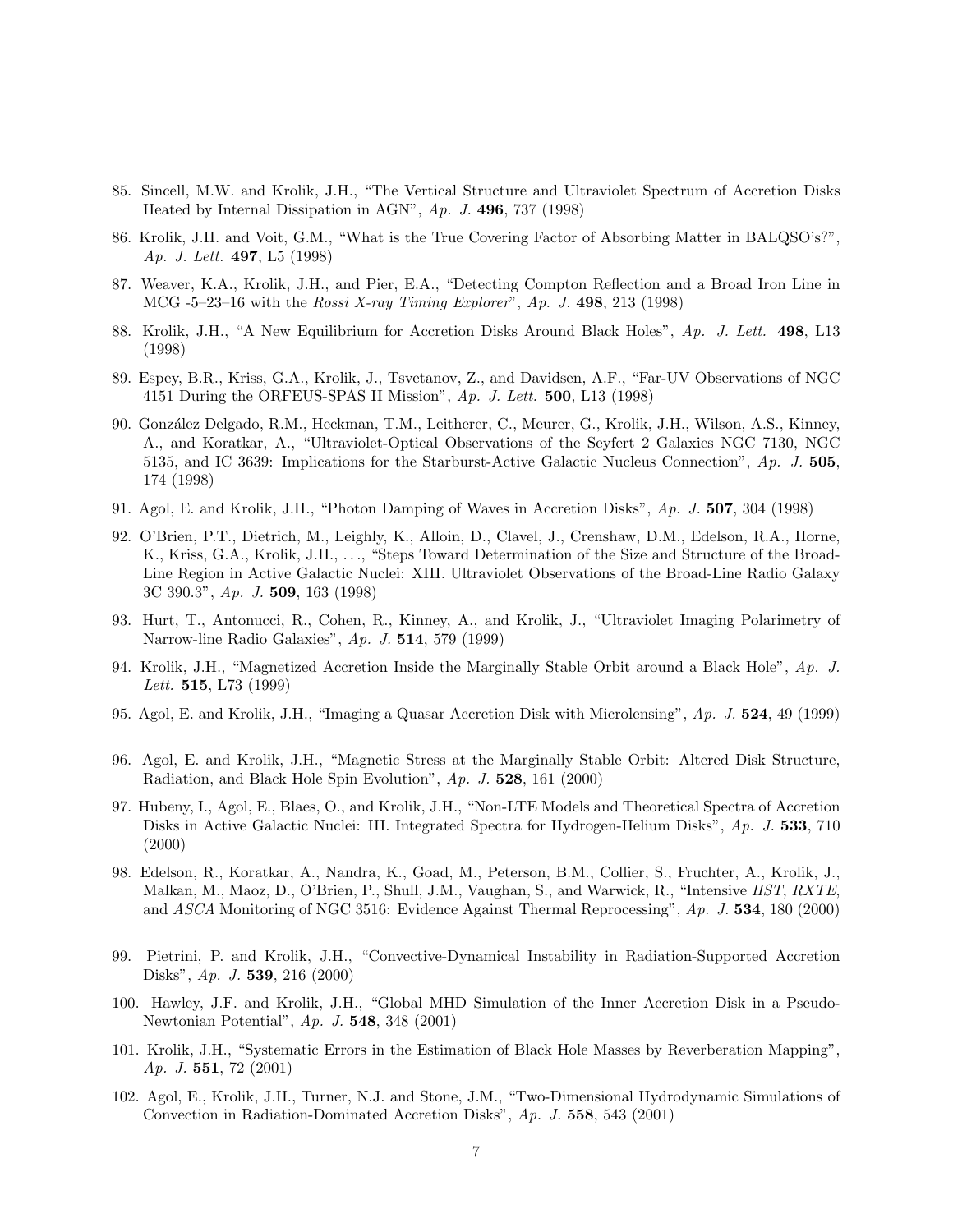- 103. Hubeny, I., Blaes, O., Krolik, J.H., and Agol, E. "Non-LTE Models and Theoretical Spectra of Accretion Disks in Active Galactic Nuclei. IV. Effects of Compton Scattering and Metal Opacities", *Ap. J.* 559, 680 (2001)
- 104. Santos-Lle´o, M., Clavel, J., Schulz, B., Altieri, B., Barr, P., Alloin, D., Bertram, R., Crenshaw, D.M., Edelson, R..A., Giveon, U., Horne, K., Kaspi, S., Kriss, G.A., Krolik, J.H., . . ., "Monitoring of the 2.5  $-11.7 \mu m$  Spectrum and Mid-Infrared Imaging of the Seyfert 1 Galaxy Mrk 279 with ISO", Astr. Ap. 369, 57 (2001)
- 105. Menou, K., Vanden Berk, D.E., Ivezić, Z., Kim, R.S.J., Knapp, G.R., Richards, G.T., Strateva, I., Fan, X., Gunn, J.E., Hall, P.B., Heckman, T.M., Krolik, J.H., Lupton, R.H., Schneider, D.P., York, D.G., Anderson, S.F., Bahcall, N.A., Brinkmann, J., Brunner, R., Csabai, I., Fukugita, M., Hennessy, G.S., Kunszt, P.Z., Lamb, D.Q., Munn, J.A., Nichol, R.C., and Szokoly, G.P., "Broad Absorption Line Quasars in the Sloan Digital Sky Survey with VLA-FIRST Radio Detections", *Ap. J.* 561, 645 (2001)
- 106. Krolik, J.H. and Kriss, G.A., "Warm Absorbers in Active Galactic Nuclei: A Multi-Temperature Wind", *Ap. J.* 561, 684 (2001)
- 107. Blaes, O., Hubeny, I., Agol, E., and Krolik, J.H., "Non-LTE, Relativistic Accretion Disk Fits to 3C 273 and the Origin of the Lyman Limit Spectral Break", *Ap. J.* 563, 560 (2001)
- 108. Fruchter, A., Krolik, J.H., and Rhoads, J.E., "X-ray Destruction of Dust Along the Line of Sight to γ-ray Bursts", *Ap. J.* 563, 597 (2001)
- 109. Kishimoto, M., Kay, L.E., Antonucci, R.R.J., Hurt, T.W., Cohen, R.D., and Krolik, J.H., "UV Imaging Polarimetry of the Seyfert 2 Galaxy Mrk 3", *Ap. J.* 565, 155 (2002)
- 110. Stoughton, C., Lupton, R.H., Bernardi, M., . . ., Yanny, B., Adelman, J.K., . . ., Krolik, J.H., . . ., "Sloan Digital Sky Survey: Early Data Release", *A. J.* 123, 485 (2002)
- 111. Hawley, J.F. and Krolik, J.H., "High Resolution Simulations of the Plunging Region in a Pseudo-Newtonian Potential: Dependence on Numerical Resolution and Field Topology", *Ap. J.* 566, 164 (2002)
- 112. Kishimoto, M., Kay, L.E., Antonucci, R., Hurt, T.W., Cohen, R.D., and Krolik, J.H., "UV Imaging Polarimetry of the Peculiar Seyfert 2 Galaxy Mrk 477", *Ap. J.* 567, 790 (2002)
- 113. Pentericci, L., Fan, X., Rix, H.W., Strauss, M.A., Narayanan, V.K., Heckman, T.M., Krolik, J.H., . . ., "VLT Optical and Near-IR Observations of the  $z = 6.28$  Quasar SDSS 1030+0524", A.J. 123, 2151 (2002)
- 114. Hall, P., Anderson, S.F., Strauss, M.A., . . ., Krolik, J.H., . . ., "Unusual Broad Absorption Line Quasars from the Sloan Digital Sky Survey", Ap. J. Suppl. 141, 267 (2002)
- 115. Levenson, N.A., Krolik, J.H., Zycki, P.T., Heckman, T.M., Weaver, K.A., Awaki, H., and Terashima. Y., "Extreme X-ray Iron Lines in Active Galactic Nuclei", *Ap. J. Lett.* 573, L81 (2002)
- 116. Krolik, J.H. and Hawley, J.F., "Where is the Inner Edge of Accretion Disks Around Black Holes?", *Ap. J.* 573, 754 (2002)
- 117. Tolea, A., Krolik, J.H., and Tsvetanov, Z. "Broad Absorption Line Quasars in the Early Data Release from the Sloan Digital Sky Survey", *Ap. J. Lett.* 578, L31 (2002)
- 118. Colbert, E.M.J., Weaver, K.A., Krolik, J.H., Mulchaey, J.S., and Mushotzky, R.F., "The X-ray Reflectors in the Nucleus of the Seyfert Galaxy NGC 1068", *Ap. J.* 581, 182 (2002)
- 119. Reichard, T.A., Richards, G.T., Schneider, D.P., Hall, P.B., Tolea, A., Krolik, J.H., Tsvetanov, Z., Vanden Berk, D.E., York, D.G., Knapp, G.R., and Brinkmann, J., "A Catalog of Broad Absorption Line Quasars from the Sloan Digital Sky Survey Early Data Release", A.J. 125, 1711 (2003)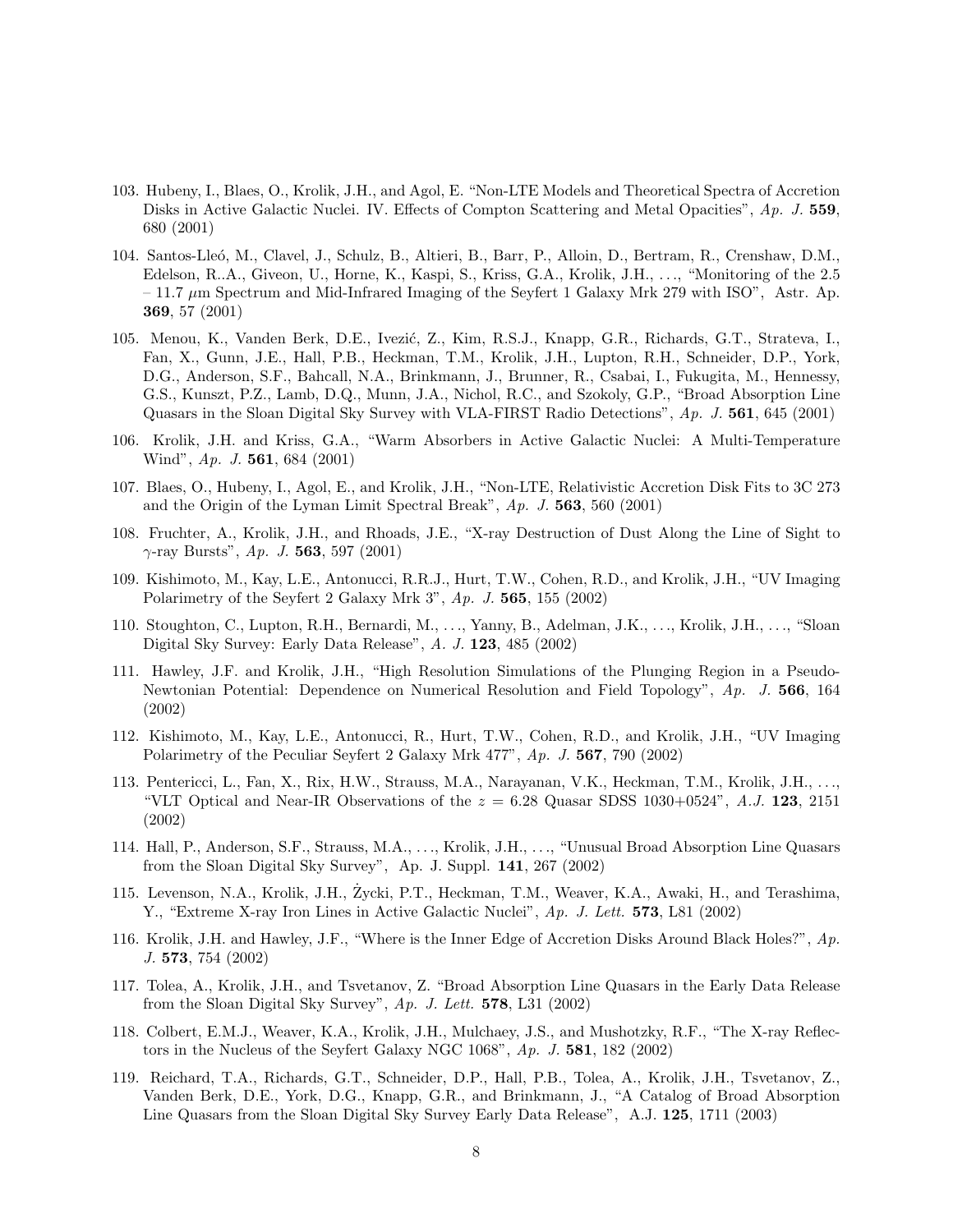- 120. Turner, N.J., Stone, J.M., Krolik, J.H., and Sano, T. "Local Three-Dimensional Simulations of Magneto-Rotational Instability in Radiation-Dominated Accretion Disks", *Ap. J.* 593, 992 (2003)
- 121. Zakamska, N.L., Strauss, M.A., Krolik, J.H., Collinge, M.J., Hall, P.B., . . ., "Candidate Type II Quasars from the Sloan Digital Sky Survey: I. Selection and Optical Properties of a Sample at  $0.3 < z < 0.83$ ". A.J. 126, 2125 (2003)
- 122. De Villiers, J.-P., Hawley, J.F., and Krolik, J.H., "Magnetically Driven Accretion Flows in the Kerr Metric I: Models and Overall Structure", *Ap. J.* 599, 1238 (2004)
- 123. Hirose, S., Krolik, J.H., De Villiers, J.-P., and Hawley, J.F., "Magnetically Driven Accretion Flows in the Kerr Metric II: Structure of the Magnetic Field", *Ap. J.* 606, 1083 (2004)
- 124. Zakamska, N.L., Strauss, M.A., Heckman, T.M., Ivezić, ffl Z., Krolik, J.H., "Candidate Type II Quasars from the Sloan Digital Sky Survey: II. From Radio to X-rays", A.J. 128, 1002 (2004)
- 125. Kallman, T.R., Palmeri, P., Bautista, M.A., Mendoza, C., and Krolik, J.H., "Photoionization Modeling and the K Lines of Iron", Ap. J. Suppl. 155, 675 (2004)
- 126. Krolik, J.H., "Are Ultra-Luminous X-ray Sources Intermediate Mass Black Holes Accreting from Molecular Clouds?", *Ap. J.* 615, 383 (2004)
- 127. De Villiers, J.-P., Hawley, J.F., Krolik, J.H., and Hirose, S., "Magnetically Driven Accretion Flows in the Kerr Metric III: Unbound Outflows", *Ap. J.* 620, 879 (2005)
- 128. Krolik, J.H., Hawley, J.F., and Hirose, S., "Magnetically Driven Accretion Flows in the Kerr Metric IV: Dynamics of the Inner Disk", *Ap. J.* 622, 1008 (2005)
- 129. Zakamska, N.L., Schmidt, G.D., Smith, P.S., Strauss, M.A., Hall, P.B., Krolik, J.H., . . ., "Candidate Type II Quasars from the SDSS: III. Spectropolarimetry Reveals Hidden Type I Nuclei", A.J. 129, 1212 (2005)
- 130. Hao, L., Strauss, M.A., Tremonti, C.A., Schlegel, D.J., Heckman, T.M., Kauffmann, G., Blanton, M.R., Fan, X., Gunn, J.E., Hall, P.B., Ivezicć, Z., Knapp, G.R., Krolik, J.H., ..., "Active Galactic Nuclei in the Sloan Digital Sky Survey: I. Sample Selection", A.J. 129, 1783 (2005)
- 131. Hao, L., Strauss, M.A., Fan, X., Tremonti, C.A., Schlegel, D.J., Heckman, T.M., Kauffmann, G., Blanton, M.R., Gunn, J.E., Hall, P.B., Ivezicć, Z., Knapp, G.R., Krolik, J.H., ..., "Active Galactic Nuclei in the Sloan Digital Sky Survey: II. Emission-Line Luminosity Function", A.J. 129, 1795 (2005)
- 132. Perlman, E.S., Madejski, G., Georganopoulos, M., Andersson, K., Daugherty, T., Krolik, J.H., . . ., "Intrinsic Curvature in the X-ray Spectra of BL Lacertae Objects", *Ap. J.* 625, 727 (2005)
- 133. Hui, Y., Krolik, J.H., and Hubeny, I., "Non-LTE Spectra of Accretion Disks Around Intermediate Mass Black Holes", *Ap. J.* 625, 913 (2005)
- 134. Ptak, A., Zakamska, N.L., Strauss, M.A., Krolik, J.H., Heckman, T.M., Schneider, D.P., Brinkmann, J., "Type II Quasars from the SDSS: IV. *Chandra* and *XMM-Newton* Observations Reveal Heavily Absorbed Sources", *Ap. J.* 637, 147 (2006)
- 135. Hirose, S., Krolik, J.H., and Stone, J.M., "Vertical Structure of Gas Presure-Dominated Accretion Disks with Local Dissipation of Turbulence and Radiative Transport", *Ap. J.* 640, 901 (2006)
- 136. Hawley, J.F. and Krolik, J.H., "Magnetically Driven Jets in the Kerr Metric", *Ap. J.* 641, 103 (2006)
- 137. Krolik, J.H. and Zweibel, E.G., "The Weak Field Limit of the Magnetorotational Instability", *Ap. J.* 644, 651 (2006)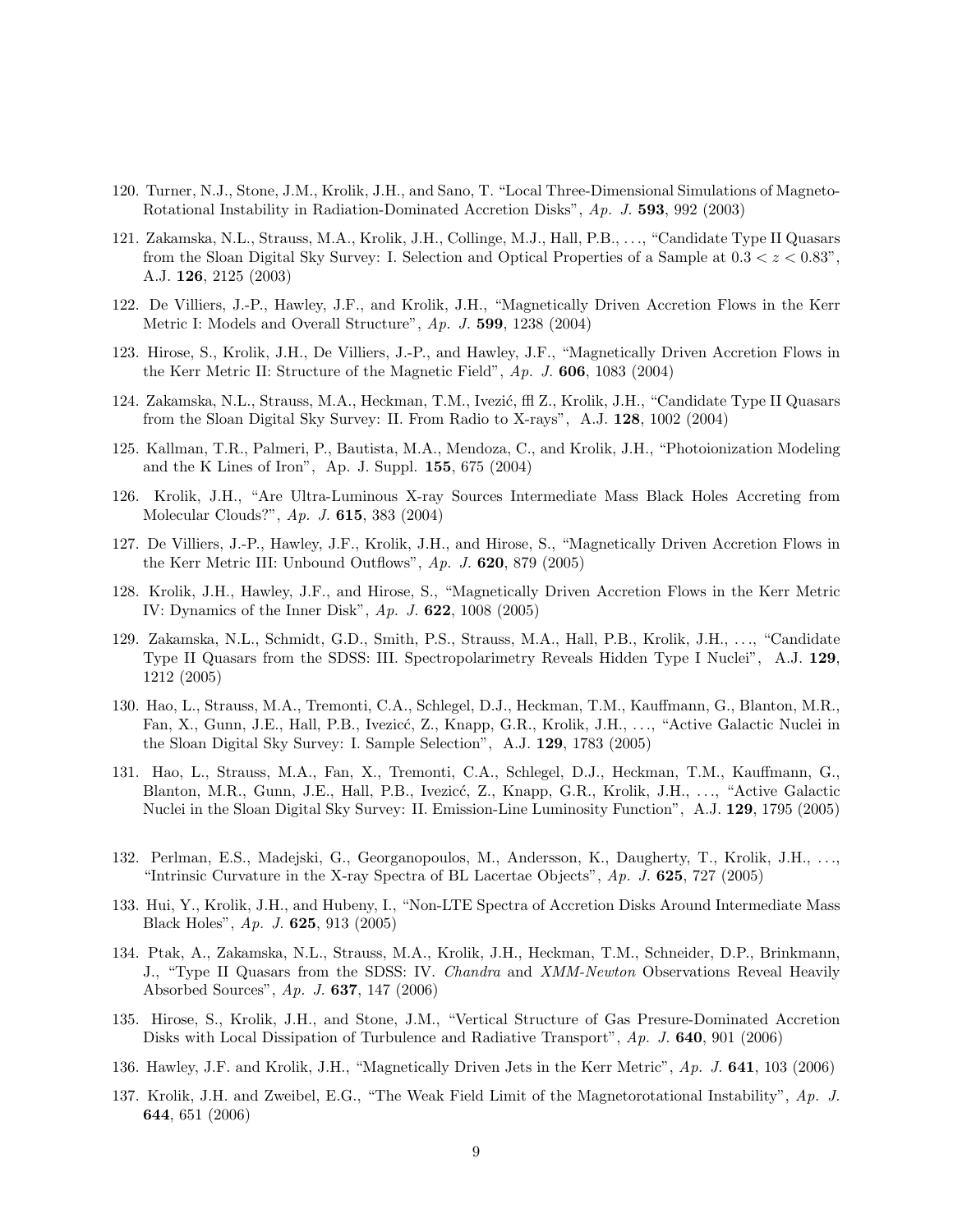- 138. Levenson, N.A., Heckman, T.M., Krolik, J.H., Weaver, K.A., and Zycki, P.T., "Penetrating the Deep Cover of Compton Thick Active Galactic Nuclei", *Ap. J.* 648, 111 (2006)
- 139. Blaes, O., Davis, S., Hirose, S., Krolik, J.H. and Stone, J.M., "Magnetic Pressure Support and Accretion Disk Spectra", 645, 1402 *Ap. J.* (2006)
- 140. Zakamska, N.L., Strauss, M.A., Krolik, J.H., Ridgway, S.E., Schmidt, G.D., Smith, P.S., Hao, L., Heckman, T.M., Schneider, D.P., and Brinkmann, J., "Type II Quasars from the Sloan Digital Sky Survey: V. Imaging Host Galaxies with the Hubble Space Telescope", A.J. 132, 1496 (2006)
- 141. Schnittman, J., Krolik, J.H., and Hawley, J.H., "Light Curves from an MHD Simulation of a Black Hole Accretion Disk", *Ap. J.* 651, 1031 (2006)
- 142. Zakamska, N.L., Strauss, M.A., Krolik, J.H., Ridgway, S.E., Schmidt, G.D., Smith, P.S., Hao, L., Heckman, T.M., Schneider, D.P., "Hosts of type II quasars: an HST Study", *New Astronomy Reviews* 50, 833 (2006)
- 143. Krolik, J.H., "AGN Obscuring Tori Supported by Infrared Radiation Pressure", *Ap. J.* 661, 52 (2007)
- 144. Krolik, J.H., Hirose, S., and Blaes, O., "Thermodynamics of an Accretion Disk Annulus with Comparable Radiation and Gas Pressure", *Ap. J.* 664, 1045 (2007)
- 145. Blaes, O., Hirose, S., and Krolik, J.H., "Surface Structure in an Accretion Disk Annulus with Comparable Radiation and Gas Pressure", *Ap. J.* 664, 1057 (2007)
- 146. Chen, Y., Cohen, J.D., and Krolik, J.H., "Similarity-Guided Streamline Placement with Error Evaluation", *IEEE Transactions on Visualization and Computer Graphics* 13, 1448 (2007)
- 147. Beckwith, K., Hawley, J.H., and Krolik, J.H., "The Influence of Magnetic Field Geometry on the Evolution of Black Hole Accretion Flows: Similar Disks, Drastically Different Jets", *Ap. J.* 678 (2008)
- 148. Treister, E., Krolik, J.H., and Dullemond, C., "Measuring the Fraction of Obscured Quasars by the Infrared Luminosity of Unobscured Quasars", *Ap. J.* 679, 140 (2008)
- 149. Shi, J.-M. and Krolik, J.H., "Radiation-Supported AGN Tori with Hard X-ray and Stellar Heating", *Ap. J.* 679, 1018 (2008)
- 150. Hui, Y. and Krolik, J.H., "Detailed Atmosphere Model Fits to Disk-Dominated ULX Spectra", *Ap. J.* 679, 1405 (2008)
- 151. Schnittman, J.D. and Krolik, J.H., "The Infrared Afterglow of Supermassive Black Hole Mergers", *Ap. J.* 684, 835 (2008)
- 152. Zakamska, N.L., Gómez, L., Strauss, M.A., and Krolik, J.H., "Mid-infrared Spectra of Optically Selected Type 2 Quasars", A.J. 136, 1607 (2008)
- 153. Beckwith, K., Hawley, J.F., and Krolik, J.H., "Where is the Radiation Edge in Magnetized Black Hole Accretion Discs?", M.N.R.A.S. 390, 21 (2008)
- 154. Reyes, R., Zakamska, N.L., Strauss, M.A., Green, J., Krolik, J.H., Shen, Y., Richards, G.T., Anderson, S.F., and Schneider, D.P., "Space Density of Optically-Selected Type 2 Quasars", A.J. 136, 2373 (2008)
- 155. Hirose, S., Krolik, J.H., and Blaes, O.M., "Radiation-Dominated Disks are Thermally Stable", *Ap. J.* 691, 16 (2009)
- 156. Noble, S.C., Krolik, J.H., and Hawley, J.F., "Direct Calculation of the Radiative Efficiency of an Accretion Disk around a Black Hole", *Ap. J.* 692, 411 (2009)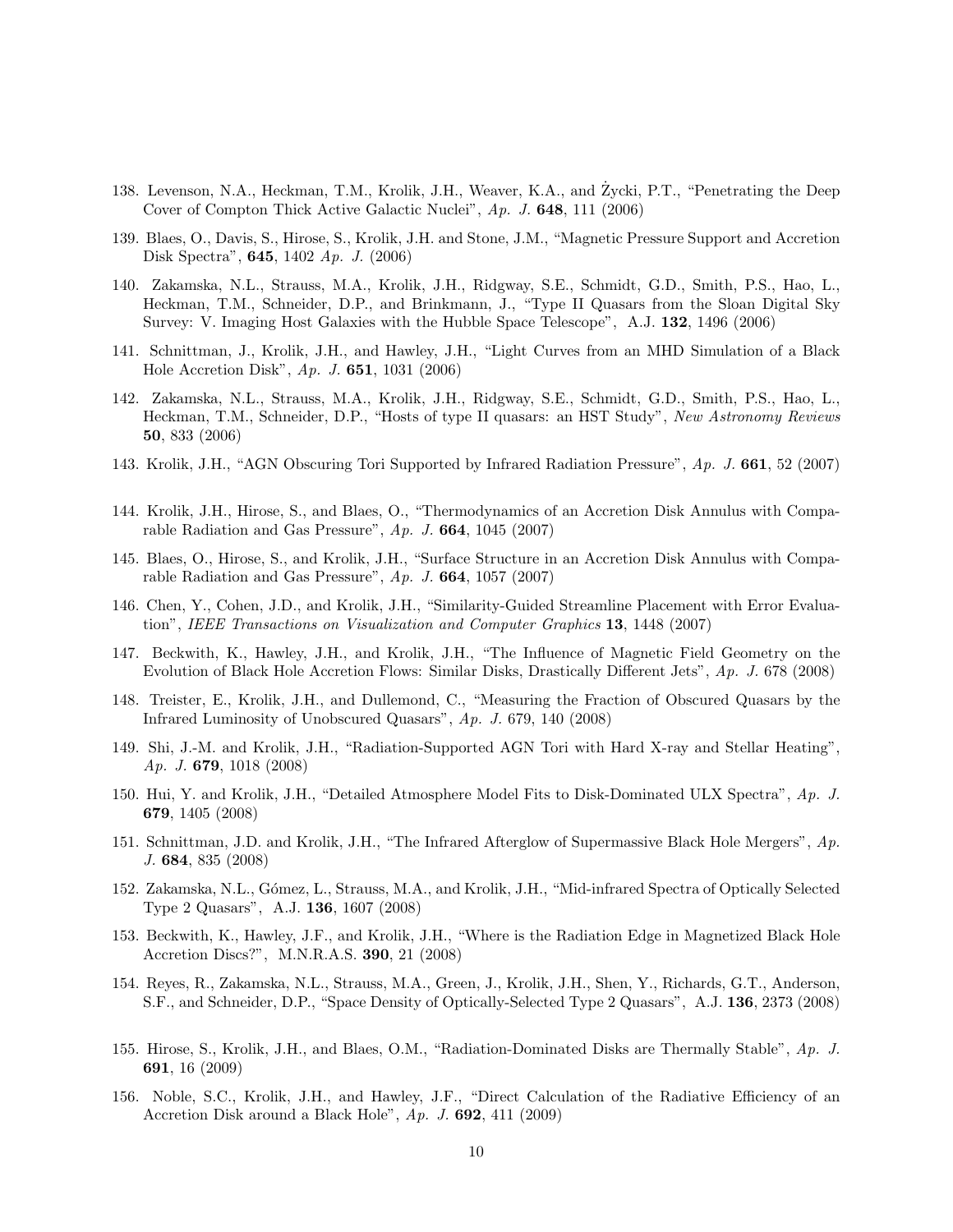- 157. Heckman, T.M., Krolik, J.H., Moran, S.M., Schnittman, J., Gezari, S., "SDSSJ092712.65+294344.0: NGC 1275 at z=0.7?", *Ap. J.* 695, 363 (2009)
- 158. Schnittman, J.D. and Krolik, J.H., "X-ray Polarization from Accreting Black Holes: The Thermal State", *Ap. J.* 701, 1175 (2009)
- 159. Liu, X., Zakamska, N.L., Greene, J.E., Strauss, M.A., Krolik, J.H., and Heckman, T.M., "Host Galaxies of Luminous Type 2 Quasars at z ∼ 0.5", *Ap. J.* 702, 1098 (2009)
- 160. Davis, S.W., Blaes, O.M., Hirose, S., and Krolik, J.H., "The Effects of Magnetic Fields and Inhomogeneities on Accretion Disk Spectra and Polarization", *Ap. J.* 703, 569 (2009)
- 161. Noble, S.C. and Krolik, J.H., "GRMHD Prediction of Coronal Variability in Accreting Black Holes", *Ap. J.* 703, 964 (2009)
- 162. Hirose, S., Blaes, O.M., and Krolik, J.H., "Turbulent Stresses in Local Simulations of Radiation-Dominated Accretion Disks, and the Possibility of the Lightman-Eardley Instability", *Ap. J.* 704, 781 (2009)
- 163. Beckwith, K., Hawley, J.F., and Krolik, J.H., "Transport of Large Scale Poloidal Flux in Black Hole Accretion", *Ap. J.* 707, 428 (2009)
- 164. Shi, J.-M. and Krolik, J.H., "What Is the Numerically Converged Amplitude of MHD Turbulence in Stratified Shearing Boxes?", *Ap. J.* 708, 1716 (2010)
- 165. Krolik, J.H., "Estimating the Prompt Electromagnetic Luminosity of a Black Hole Merger", *Ap. J.* 709, 774 (2010)
- 166. Noble, S.C., Krolik, J.H., and Hawley, J.F., "Dependence of Inner Accretion Disk Stress on Parameters: the Schwarzschild Case", *Ap. J.* 711, 959 (2010)
- 167. Schnittman, J.D. and Krolik, J.H., " X-ray Polarization from Accreting Black Holes: Coronal Emission", *Ap. J.* 712, 908 (2010)
- 168. Blaes, O.M., Krolik, J.H., Hirose, S., and Shabaltas, N., "Dissipation and Vertical Energy Transport in Radiation-Dominated Accretion Disks", *Ap. J.* 733, 110 (2011)
- 169. Hawley, J.F., Guan, X., and Krolik, J.H., "Assessing Quantitative Results in Accretion Simulations: From Local to Global", *Ap. J.* 738, 84 (2011)
- 170. Noble, S.C., Krolik, J.H., Schnittman, J., and Hawley, J.F., "Radiative Efficiency and Thermal Spectrum of Accreting Schwarzschild Black Holes", *Ap. J.* 743, 115 (2011)
- 171. Krolik, J.H. and Piran, T., "Swift J1644+57: A White Dwarf Tidally Disrupted by a  $10^4 M_{\odot}$  Black Hole?", *Ap. J.* 743, 134 (2011)
- 172. Krolik, J.H. and Piran, T., "Jets From Tidal Disruptions of Stars by Black Holes", *Ap. J.* 749, 92 (2012)
- 173. Shi, J.-M., Krolik, J.H., Lubow, S.H., and Hawley, J.F., "Three Dimensional MHD Simulations of Circumbinary Accretion Disks—I. Disk Structures and Angular Momentum Transport", *Ap. J.* 749, 118 (2012)
- 174. Noble, S.C., Mundim, B.C., Hiroyuki, N., Krolik, J.H., Campanelli, M., Zlochower, Y., and Yunes, N., "Circumbinary MHD Accretion into Inspiraling Binary Black Holes", *Ap. J.* 755, 51 (2012)
- 175. Kawanaka, N., Piran, T., and Krolik, J.H., "Jet Luminosity from Neutrino-Dominated Accretion Flows in Gamma-Ray Bursts", *Ap. J.* 766, 31 (2013)
- 176. Sorathia, K.A., Krolik, J.H., and Hawley, J.F., "Relaxation of Warped Disks: The Case of Pure Hydrodynamics", *Ap. J.* 768, 133 (2013)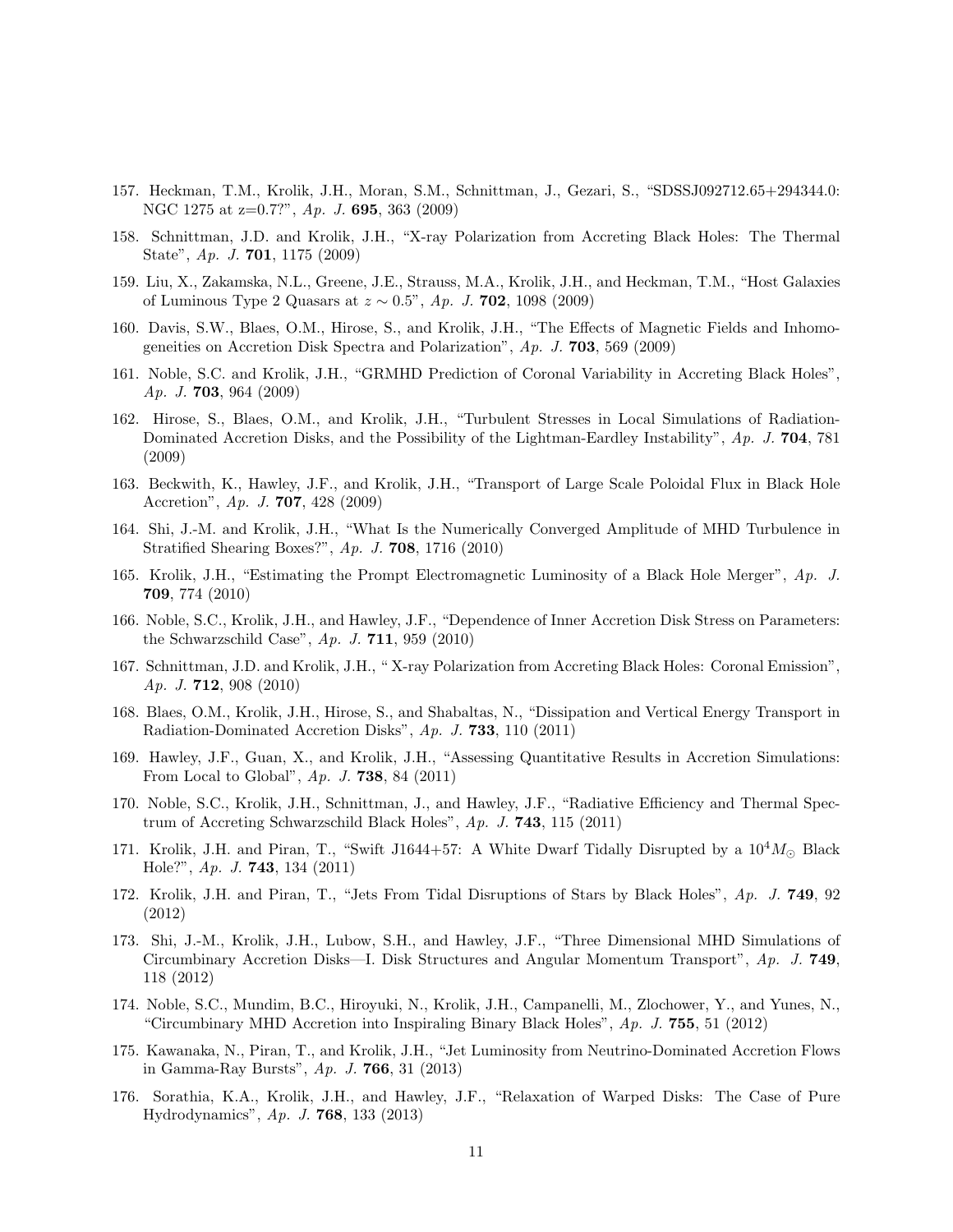- 177. Schnittman, J.D., Krolik, J.H., and Noble, S.C., "X-ray Spectra from MHD Simulations of Accreting Black Holes", *Ap. J.* 769, 156 (2013)
- 178. Hawley, J.F., Richers, S.A., Guan, X., and Krolik, J.H., "Testing Convergence for Global Accretion Disks", *Ap. J.* 772, 102 (2013)
- 179. Miller, M.C. and Krolik, J.H., "Alignment of Supermassive Black Hole Binary Orbits and Spins", *Ap. J.* 774, 43 (2013)
- 180. Schnittman, J.D. and Krolik, J.H., "A Monte Carlo Code for Relativistic Radiation Transport Around Kerr Black Holes", *Ap. J.* 777, 11 (2013)
- 181. Sorathia, K.A., Krolik, J.H., and Hawley, J.F., "MHD Simulation of a Disk Subjected to Lense-Thirring Precession", *Ap. J.* 777, 21 (2013)
- 182. Rödig, C., Krolik, J.H., and Miller, M.C., "Observational Signatures of Supermassive Binary Black Holes", *Ap. J.* 785, 115 (2014)
- 183. Hirose, S., Blaes, O.M., Krolik, J.H., Coleman, M.S.B., and Sano, T., "Convection Causes the Enhanced Magnetic Turbulence in Accretion Disks in Outburst", *Ap. J.* 787, 1 (2014)
- 184. Krolik, J.H., Sorathia, K., and Hawley, J.H., "Alignment Physics of Disks Warped by Lense-Thirring Precession", *Classical and Quantum Gravity* 31, 244004 (2014)
- 185. Bankert, J., Krolik, J.H., and Shi, J.M., "Structure of Retrograde Circumbinary Disks", *Ap. J.* 801, 114 (2015)
- 186. Shiokawa, H., Krolik, J.H., Cheng, R.M., Piran, T., and Noble, S.C., "General Relativistic Hydrodynamic Simulation of Accretion Flow from a Stellar Tidal Disruption", *Ap. J.* 804, 85 (2015)
- 187. Schnittman, J.D. and Krolik, J.H., "Evolution of a Binary Black Hole with a Retrograde Circumbinary Disk", *Ap. J.* 806, 88 (2015)
- 188. Krolik, J.H. and Hawley, J.F., "A Steady-State Alignment Front in an Accretion Disk Subjected to Lense-Thirring Torques", *Ap. J.* 806, 141 (2015)
- 189. Piran, T., Svirski, G., Krolik, J.H., Cheng, R.M., and Shiokawa, H., " Disk Formation vs. Disk Accretion — What Powers Tidal Disruption Events? ", *Ap. J.* 806, 164 (2015)
- 190. Shi, J.-M. and Krolik, J.H., "Three Dimensional MHD Simulation of Circumbinary Accretion Disks–2. Net Accretion Rate", *Ap. J.* 807, 131 (2015)
- 191. Zakamska, N.L., Lampayan, K., Petric, A., Dicken, D., . . ., Krolik, J.H., . . ., " Star Formation in Quasar Hosts and the Origin of Radio Emission in Radio-Quiet Quasars", M.N.R.A.S. 455, 4191 (2016)
- 192. Schnittman, J.D., Krolik, J.H., and Noble, S.C., "Disk Emission from Magneto-hydrodynamic Simulations of Spinning Black Holes", *Ap. J.* 819, 48 (2016)
- 193. Chan, C.-H. and Krolik, J.H., "Radiation-Driven Outflows from and Radiative Support in Dusty Tori of Active Galactic Nuclei", *Ap. J.* 825, 67 (2016)
- 194. Kinch, B., Schnittman, J.D., Kallman, T.R., and Krolik, J.H., "Fe Kα Emission Profiles from Simulations of Accreting Black Holes", *Ap. J.* 826, 52 (2016)
- 195. Krolik, J.H., Piran, T., Cheng, R., and Svirski, G., "ASASSN-14li: A Model Tidal Disruption Event", *Ap. J.* 827, 127 (2016)
- 196. Van Velzen, S., Mendez, A., Krolik, J.H. and Gorjian, V., "Discovery of transient infrared emission from dust heated by stellar tidal disruption flares", *Ap. J.* 829, 19 (2016)